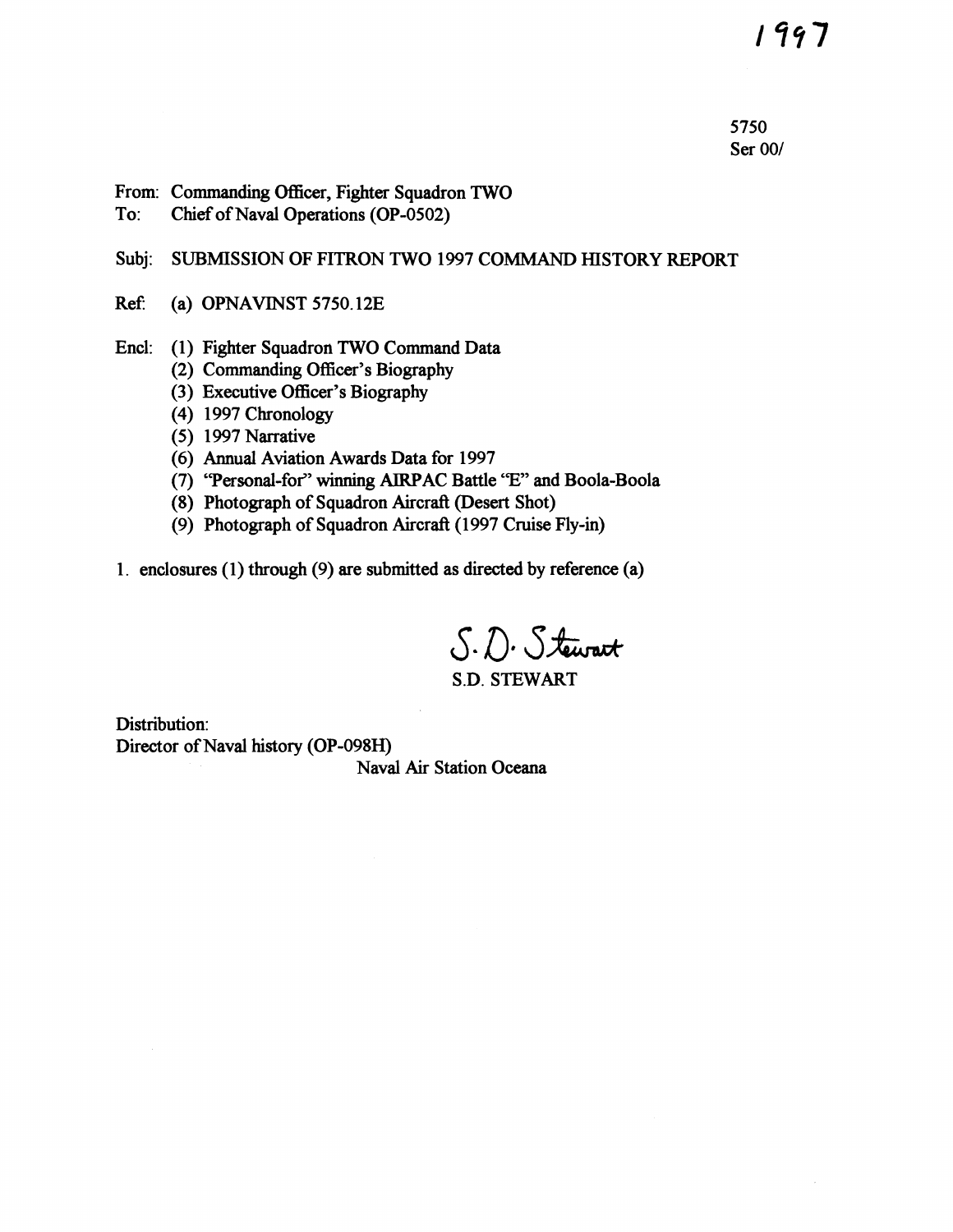# **FIGHTER SQUADRON TWO 1997 CHRONOLOGY**

| 13 - 26 JAN     | Fleet Exercise aboard USS Constellation (CV-64)                  |  |  |
|-----------------|------------------------------------------------------------------|--|--|
| 27 JAN - 10 FEB | Strike Fighter Air Readiness Program (SFARP) detachment          |  |  |
|                 | NAS Miramar, San Diego, California                               |  |  |
| 11 - 23 FEB     | Joint Fleet Exercise (JTFEX) aboard USS Constellation            |  |  |
| <b>27 MAR</b>   | Leave NAS Oceana for cruise                                      |  |  |
| 01 APR          | USS Constellation departs NAS North Island, San Diego,           |  |  |
|                 | California                                                       |  |  |
| 02 APR          | CVW-2 fly-on complete                                            |  |  |
| <b>16 APR</b>   | USS Constellation crosses the equator and the international date |  |  |
|                 | line (Golden Shellbacks)                                         |  |  |
| 21 - 23 APR     | Exercise Foster Hope, South Pacific Ocean                        |  |  |
| 24 - 28 APR     | Port visit to Sydney, Australia                                  |  |  |
| 03 - 07 MAY     | Port visit to Perth/Fremantle, Australia                         |  |  |
| 11 <b>MAY</b>   | Crossing the line ceremony                                       |  |  |
| <b>19 MAY</b>   | <b>Straits of Hormuz transit</b>                                 |  |  |
| <b>22 MAY</b>   | <b>First Operation Southern Watch sortie</b>                     |  |  |
| $20 - 24$ JUN   | Port Visit to Jebel Ali, UAE                                     |  |  |
| $13 - 15$ JUL   | Exercise Red Reef, Arabian Gulf                                  |  |  |
| 19 - 22 JUL     | Port Visit to Jebel Ali, UAE                                     |  |  |
| $26 - 30$ JUL   | Exercise Arabian Skies, Arabian Gulf                             |  |  |
| 30 JUL          | Last Operation Southern Watch sortie                             |  |  |
| 01 - 03 AUG     | Port Visit to Jebel Ali, UAE                                     |  |  |
| 08 - 13 AUG     | <b>Exercise Inspired Alert, Pakistan</b>                         |  |  |
| 23 - 27 AUG     | Port visit to Singapore                                          |  |  |
| 31 AUG - 5 SEP  | Port visit to Hong Kong, China                                   |  |  |
| 09 - 10 SEP     | Port visit to Sasebo, Japan                                      |  |  |
| <b>18 SEP</b>   | USS Constellation crosses the international date line            |  |  |
| 25 - 27 SEP     | Port visit to Everett, Washington                                |  |  |
| 27 SEP - 01 OCT | <b>Tiger Cruise</b>                                              |  |  |
| <b>29 SEP</b>   | Fly-off                                                          |  |  |
| 01 OCT          | USS Constellation arrives at NAS North Island, San Diego,        |  |  |
|                 | California                                                       |  |  |
| 10 - 20 NOV     | High Noon air gunnery detachment, NAS Key West, Florida          |  |  |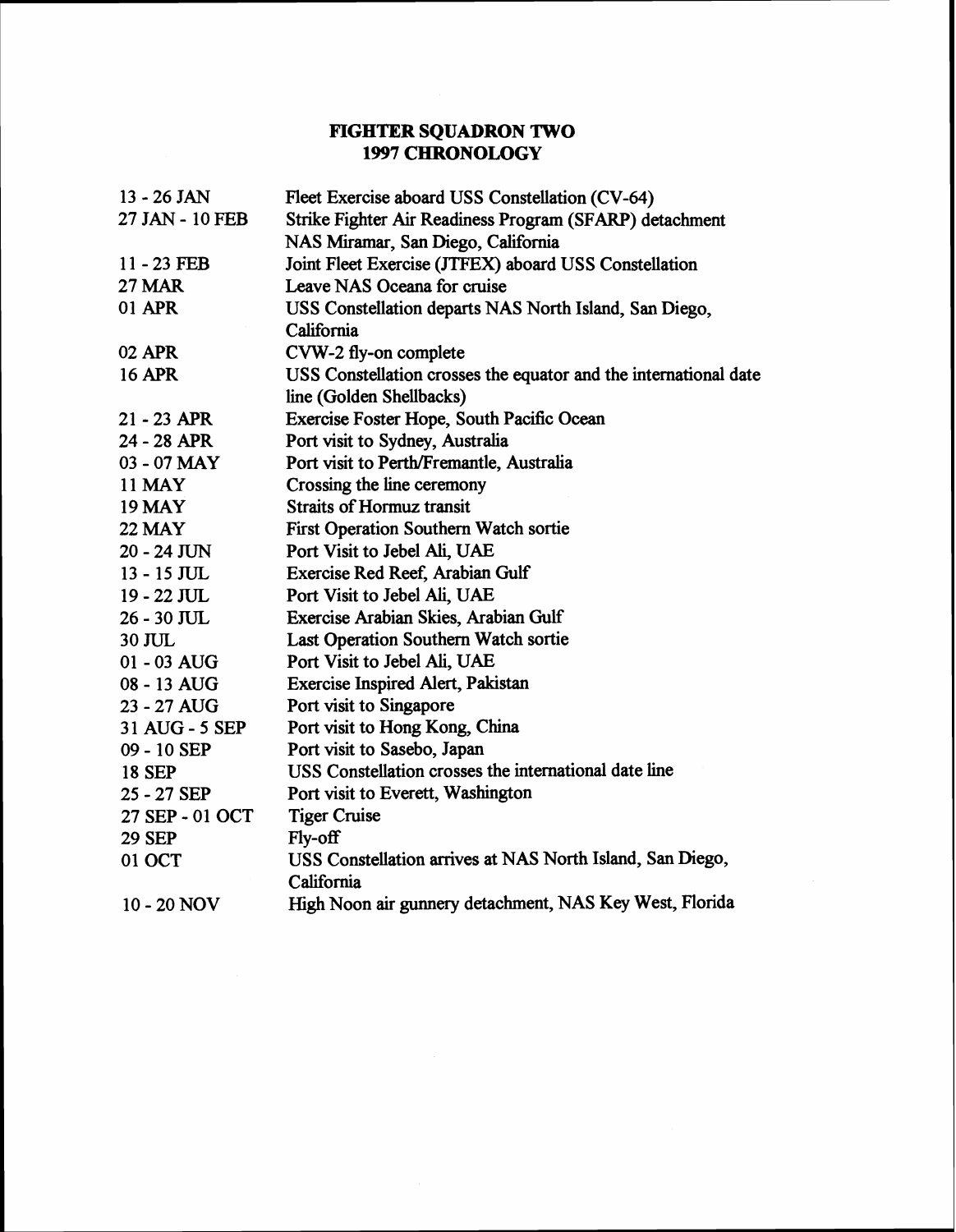## **FIGHTER SQUADRON TWO COMMAND DATA**

Commanding Officer: James E. McAloon, Commander, U. S. Navy

Executive Officer: Scott D. Stewart, Commander, U.S. Navy

Senior Administrative Command: Commander Fighter Wing, U. S. Atlantic Fleet

Senior Operational Command: Commander Carrier **Aiming** TWO

I. Squadron mission:

Provide combat ready Strike-Fighter aircrew and aircraft to, when called upon, go into harm's way.

**II.** Aircraft: **Grurnman** F- 14D Bureau numbers:

| 100 | 163895 | 107 | 163903 |
|-----|--------|-----|--------|
| 101 | 159630 | 110 | 163989 |
| 102 | 164602 | 111 | 163894 |
| 103 | 164350 | 112 | 159595 |
| 104 | 164351 | 114 | 161166 |
| 105 | 164603 | 115 | 159600 |
| 106 | 163897 | 116 | 164349 |

**III.** Duty Station:

When Ashore: Naval Air Station Oceana, Virginia Beach, Virginia When deployed: USS CONSTELLATION (CV-64)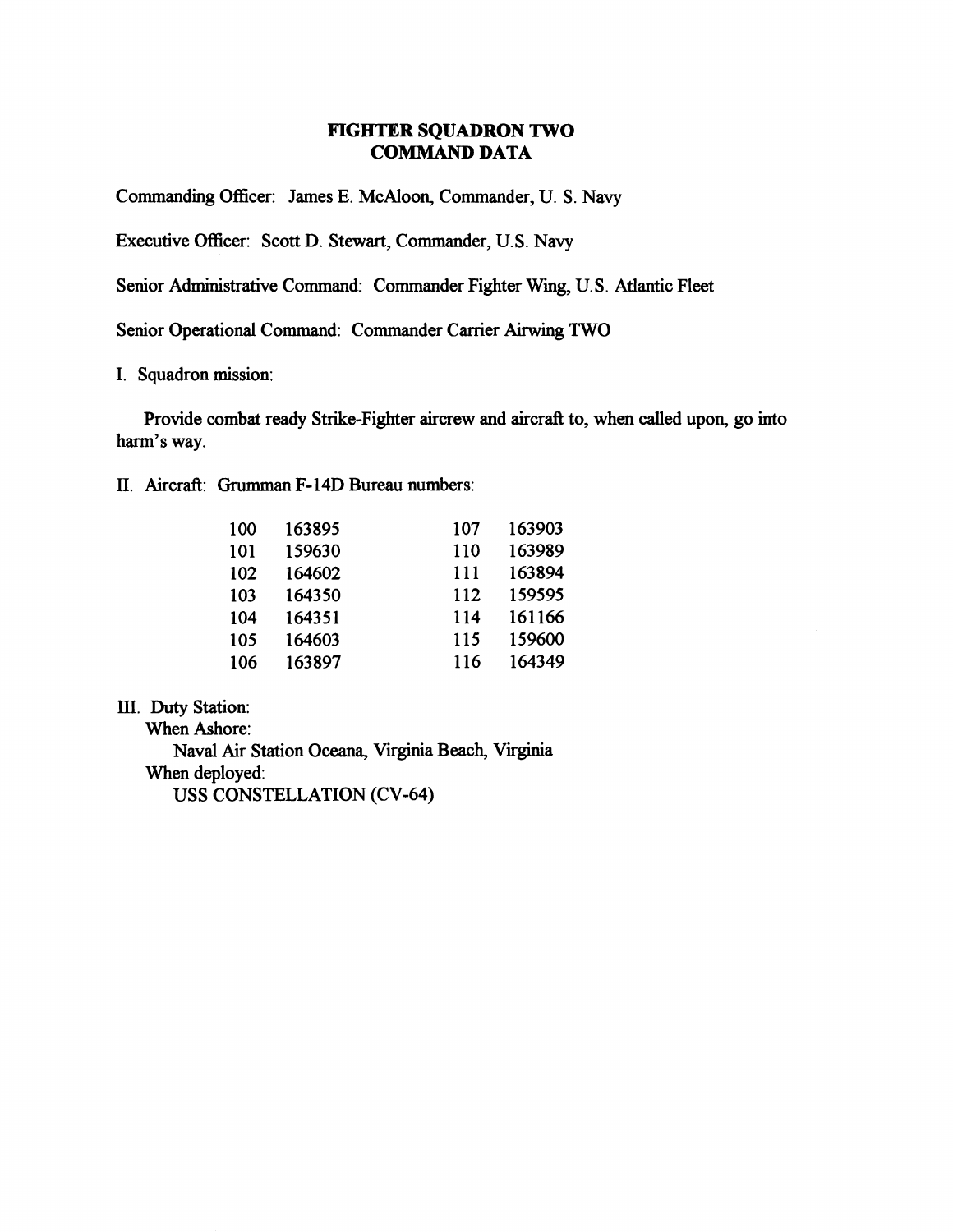#### **FIGHTER SQUADRON TWO 1997 NARRATIVE**

1997 was an extremely successful year for the BOUNTY HUNTERS. It marked the addition of several new systems and upgrades to the Super Tomcat - making it the Navy's most formidable Strike-Fighter. ARer immense training with the new technology, the squadron made an extremely successfil deployment to the Persian **Gulf** in support of Operation Southern Watch.

Early in the 1997 Fiscal year, VF-2's aircraft received several modifications that included hardware and software updates. The first was the addition of the new tape load **"D02"** in the winter of 1996. Later that the year and into 1997, the Low Altitude Navigation and Targeting **Infiared** at Night **(LANTTRN)** pod, BOL chaff rails, Night Vision Goggle (NVG) cockpits, Digital Tactical Air Reconnaissance Pod System (TARPSDI), ALR-67 Radar Warning Receiver **(RWR)** update, and Airborne Self-Protection Jammer (ASPJ) were all added.

The tape load, **'D02",** brought several changes to the software of the Tomcat. Most important was the addition of the air-to-ground capability in the Stores Management System (SMS) which made the Tomcat capable of accurately dropping munitions of several variants. Another change was the incorporation of Medium Pulse Repetition Frequency **(MPRF)** in the APG-71 radar.

The addition of the LANTIRN pod added the mission of precision strike to the Tomcat's now long list of capabilities. A Global Positioning Satellite (GPS) antenna was also added to the turtleback to accommodate the GPS system in the pod. A pigtail off this antenna is currently reserved for the future installment of GPS in the aircraft which will be included in tape load "D03". Ten of VF-2's fourteen aircraft had the LANTIRN hardwiring installed prior to deployment. The squadron received its first pod for training in the fall of 1996, and an additional five pods for deployment in April 1997.

The BOL chaff rails were an add on feature used on stations 1A and 8A. The wiring was installed in the fall of 1996, connecting the new rails to the ALE-39 expendables controller. Carrying the new rails more than doubled the expendables available, increasing the survivability of the new Strike-Fighter.

NVG cockpits were installed by updating the internal lighting scheme to be compatible with the night vision goggles. A total of six aircraft were modified and all of the aircrew's helmets had the NVG mounting brackets attached. Throughout the year, one RIO and two pilot instructors qualified as many aircrew as possible.

The existing TARPS pods were upgraded with a digital interface. This brought the capability to take digital reconnaissance imagery of targets and transmit the pictures via secure link to the aircraft carrier. The final installation and first flights were delayed and eventually occurred over Iraq - making the first flights actual combat sorties in support of Operation Southern Watch.

The ALR-67 RWR was updated with new wiring and threat **library.** The improvement enabled much better processing of data and an enhanced library for better threat identification.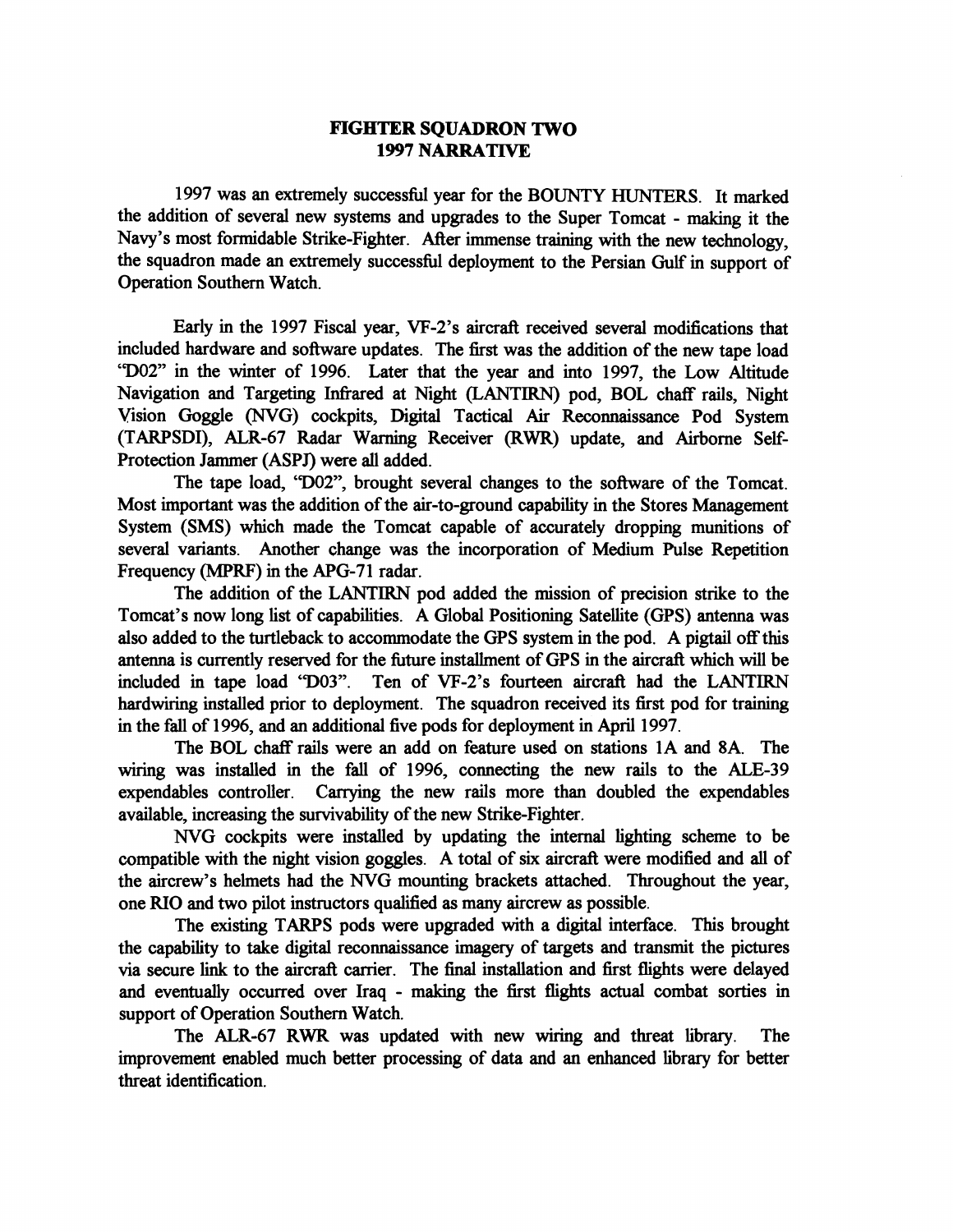ASPJ brought the Tomcat the first real onboard jamming system for protection against enemy radars. Although not optimized for the Tomcat, ASPJ vastly expanded its self-protection capability.

With these new systems installed at the end of 1996, the BOUNTY HUNTERS were given the tools to make 1997 the 'Year of the Bullet" - and that is exactly what the squadron did.

The 1997 Fiscal year began with aircrew flying with the new systems and training for their new missions at NAS Oceana. In the middle of January, the squadron transported their twelve **aircraft** to NAS North Island in San Diego, California for Joint Fleet Exercise (JTFEX). From January  $13<sup>th</sup>$  -  $26<sup>th</sup>$ , the squadron was deployed onboard the USS Constellation (CV-64) for the exercise. During this time the squadron had one LANTIRN pod and one *NVG* cockpit. For the first time the Bullets were employing in their new role as self-escort Strike-Fighters carrying precision guided munitions. This included carrier based strikes from the training area west of San Diego, up to the China Lake ranges and back without refieling. This long range striking was the first demonstration of the outstanding performance of the Tomcat and was a sign of the things to come for the BOUNTY HUNTERS.

Due to the short time before their next boat detachment, a command decision was made to keep the squadron on the west coast. This provided a time for the squadron to practice more of their new air-to-ground role. VF-2 made Mirarnar their home for this detachment. During the two weeks, strikes were performed into the Chocolate Mountains (R2507) and the MCAS Yuma Tacts range. This included several Strike Fighter Weapons Training (SFWT) flights to qualify aircrew as flight leads and mission commanders.

Fleet Exercise (FLEETEX) followed between February  $11<sup>th</sup>$  and  $23<sup>rd</sup>$ . This time the BOUNTY HUNTERS performed their traditional role of defending the battle group against attack. The two week simulation stretched the fleets assets, but the Bullets were there throughout. When the training finally ended, the squadron flew across the entire country back to NAS Oceana.

Between February  $24^{\text{th}}$  and March  $27^{\text{th}}$ , the BOUNTY HUNTERS made the most of their pre-overseas movement period. The final jets were modified and the squadron packed for cruise. The remainder of squadron materials were placed in storage since VF-2 was scheduled to relocate to Hangar 200 at NAS Oceana post-deployment. It was a busy few weeks, but everyone made the most of their time at home in preparation for the upcoming deployment.

After the cross-countty flight required to join the Constellation, the boat left the NAS North Island pier on April  $1<sup>st</sup>$  - signaling the official beginning of cruise. The jets flew on from NAS North Island and were all safely aboard on April 2<sup>nd</sup>.

While heading for Sydney, Australia, the ship's Point of Intended Movement (PIM) began falling behind, resulting in several flights being canceled to make up for lost time. The BOUNTY HUNTERS used this time to continue training for the upcoming threat and reviewing the details of their new systems. The ship officially crossed the Equator and the International Date Line on April  $16<sup>th</sup>$ , but the ceremony to rid the ship of Pollywogs was delayed until the following month when the ship would once again pass across the equator.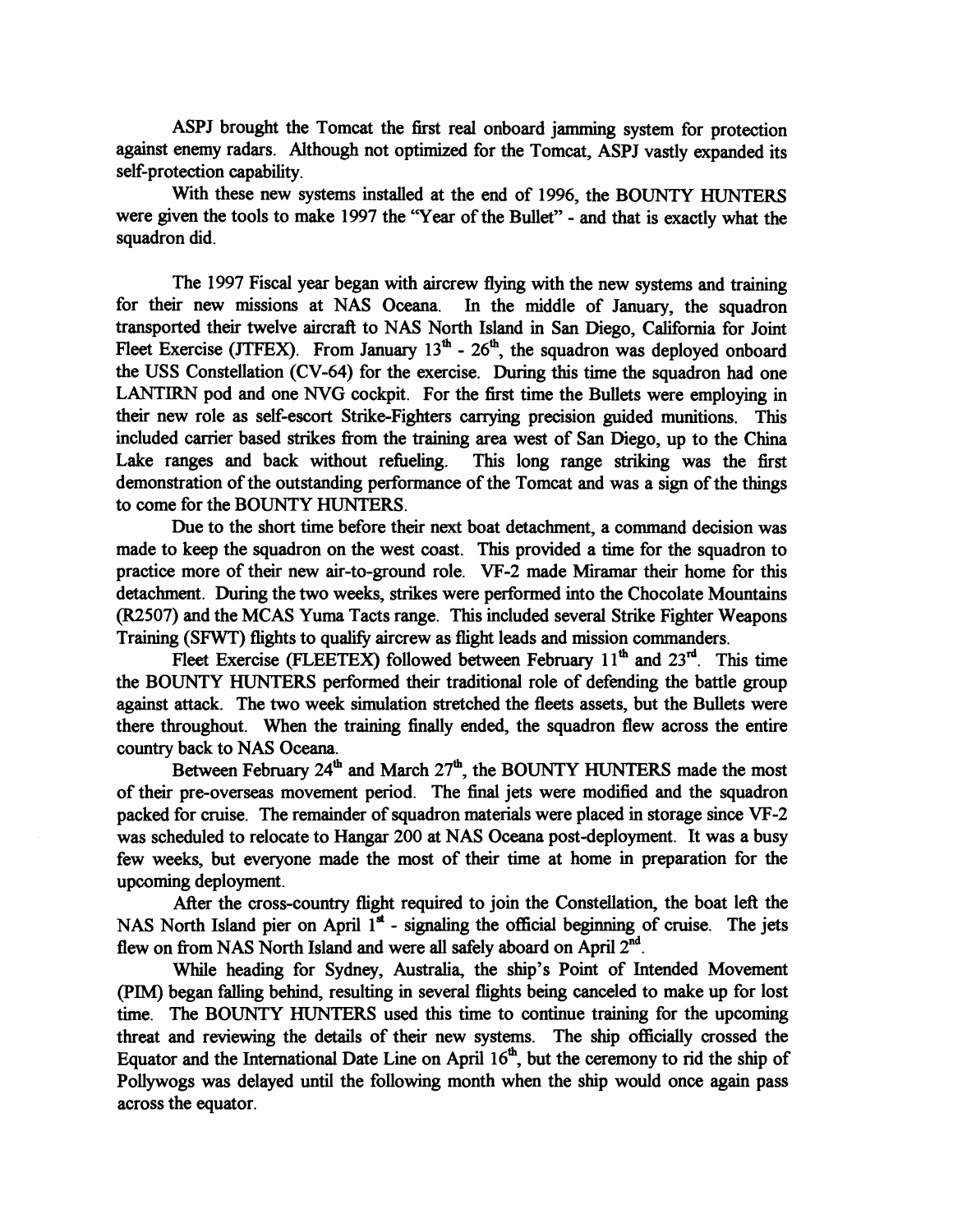Sydney found the Bullets in their first foreign country. Several squadron members participated in the Anzac (Australian Memorial Day) parade, marching next to the Australian military forces. The city was amazing, and the **MWR** trips included everything fiom tours through the Blue Mountains to time on the beaches of Bondi. The Ship pulled out on May 7<sup>th</sup>, headed for the opposite coast of Australia.

Transiting south of Australia, the roughest seas of cruise were encountered. The inclement weather caused the cancellation of several flights and put gray hairs on the head's of the aircrew that were able to launch. Pitching decks were standard with a peak of plus or minus fifteen feet. VF-2 and the Airwing met the challenge professionally, safely and remained mishap fiee.

The ship next pulled into Fremantle, Australia. Most of the fiee time was spent in the wondefil city of Perth, just up the river. The people were extremely friendly, making the BOUNTY HUNTERS feel right at home. The time in Australia was enjoyed to the utmost, however the personnel knew the next few months wouldn't be so carefiee.

The transit north to the Persian Gulf was uneventful until the ship crossed the Equator a second time. Finally, the Pollywogs were cleansed fiom the ship. Everyone had a good time and the ship was now full of experienced Shellbacks. Shortly thereafter however, the Constellation's scheduled time to reach the Arabian Gulf was shortened by 24 hours, causing the ship to sprint the last few days.

The Constellation's station in the **Gulf** was primarily just north of Farsi Island. Flights into Iraq began within 3 days of arriving and the first VF-2 jet over hostile terrain occurred on May  $22^{nd}$ . During that flight, the BOUNTY HUNTERS accepted the now familiar role as an embedded Strike-Fighter sanitizing the airspace for violators of the **UN**  no-fly zone. Sortie's continued with two to three per day and two VF-2 aircraft in each.

The summer Gulf weather and combat loads provided the ultimate challenge for the heavy Tomcats launching off the deck with light winds and high temperatures. These factors forced the decision to light load the aircraft with 20% less fuel to accommodate the weight of the combat stores and still launch airborne safely. Fortunately, the Constellation's short seventy-five minute cycle time for operations enabled the Tomcats to execute their mission with less fiel. The short cycle did present a challenge for the maintenance and ordnance personnel however, by reducing the time allotted for preparing the aircraft for flight. The BOUNTY HUNTER maintainers met the challenge and kept the jets flying - truly a testament to their professionalism and dedication.

For a short period while VF-2 was in the **Gulf,** the United States Air Force was unable to fly out of Saudi Arabia and the United States Navy was expected to ''carry the load". This included performing the mission of patrolling the no fly zone, and flying fighter cover for the U-2's as they conducted surveillance flights. The new missions were done while still accomplishing their own, which included photographing areas of interest using both the standard TARPS and the new Digital TARPS.

In addition to the missions, VF-2 participated in simulating two major strikes. The first was a night strike that included both the Air Force and the Navy. The BOUNTY HUNTERS sent four Tomcats for long range LGB strikes and all four brought back outstanding video of what would have been an overwhelmingly successfid strike. The second was an exclusively Navy day strike with over 50 aircraft. VF-2 provided four strikers in the air-to-ground role and four fighters in the air-to-air role. The all-Navy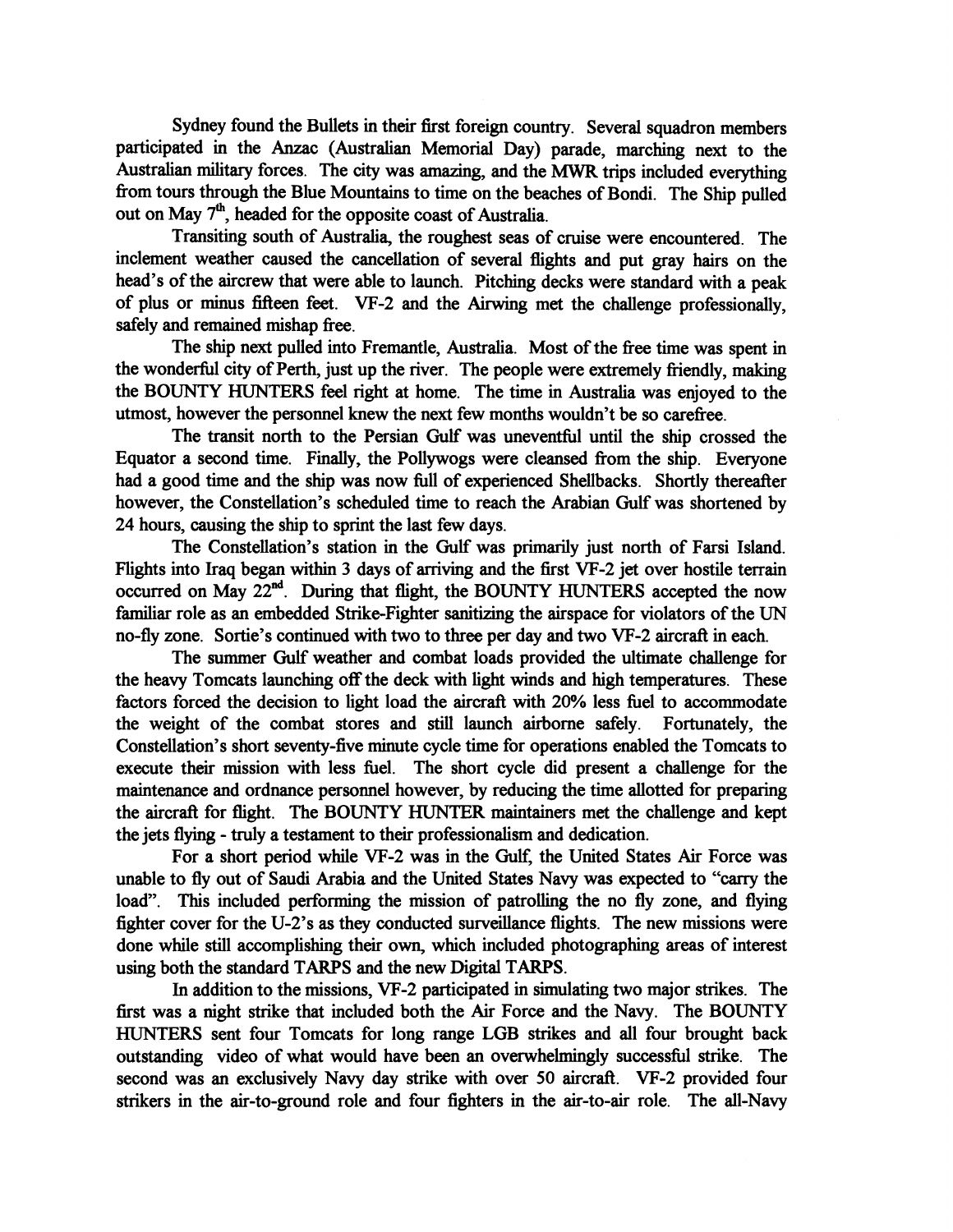practice strike showed the power of an aircraft carrier and the versatility that the new Super Tomcats bring to the fight.

The final Operation Southern Watch sortie was flown on July 30<sup>th</sup>, with the ship transiting out of the Gulf on August 4<sup>th</sup>. While in the Gulf, the ship pulled into Jebel Ali on three occasions. Each of these visits saw more freedom than the previous, yet the squadron was still extremely restricted due to social tensions. The Jebel **Ali** visits did, however, provide some time off during the day and even a quick trip into Dubai for some shopping and dining opportunities. Most personnel just took this time to enjoy the lack of operational tempo and attempt to fight the heat of the summer in the Gulf. In between the three visits to Jebel **Ali,** the squadron discovered that the port visits were not the only way to find relaxation. Operations were stopped for one day to drop anchor and have a steel beach picnic. Everyone enjoyed the day of relaxing on the normally hectic and dangerous flight deck.

When the Constellation departed the **Gulf,** the focus of the cruise changed from the operational mindset to a more benign role of basic training. VF-2's first opportunity for training was Exercise Inspired Alert, conducted with the Pakistani Air Force. **Bad**  weather prevented the Pakistanis from participating most days. When weather permitted however, Air Combat Maneuvers (ACM) training was accomplished against Pakistani F-16's, MiG-2lYs, and Mirage II17s. During the exercise, aircrew were also given the opportunity to go ashore and fly in these aircraft. The up-close look at the performance of the Pakistani aircraft created an even greater appreciation for the Tomcat.

**When** the exercise was complete, the ship continued homeward bound - but not without several port calls along the way. The beautiful city/country of Singapore was the first of the selected locations and was a nice change from the port visits in the Gulf. The following stop was the port of Hong Kong, which had just turned over to the Communist Chinese in July. The change in politics proved to be totally unnoticeable and the **BOUNTY** HUNTERS enjoyed the modern city immensely.

After leaving Hong Kong, the trip home was greatly anticipated by everyone. A quick stop in Sasebo, Japan was scheduled to unload ordnance from the ship. Here, some personnel were able take a day trip to visit the historic city of Nagasaki. Upon leaving Japan, the next stop would be in the United States.

The transit across the Pacific once again found the Constellation in some rough seas. The ship was following a northern great circle route and again the flying was light due to weather. During this time, the remaining ordnance was transferred off the ship signaling the end of Constellation's ability to project power. The long journey ended with the ship pulling into Everett, Washington. This was to enable the Tiger Cruise members to board, and for the ship's personnel to enjoy themselves with trips down to Seattle. Being in the United States was a large step forward, but it wasn't home for the **BOUNTY HUNTERS** - that was still a few days away.

The Constellation pulled out on September  $27<sup>th</sup>$  heading to her home in San Diego, California. The Tigers onboard were treated to a flight cycle demonstration and preparations began for the fly-off. The morning of September  $29<sup>th</sup>$  finally came and, with weather clearing across the country, the BOUNTY **HUNTERS** "manned up" for their trip home. **All** fourteen aircraft launched, rendezvoused overhead and commenced the crosscountry trip. Tanking support was waiting just outside of Nevada and flew with VF-2 to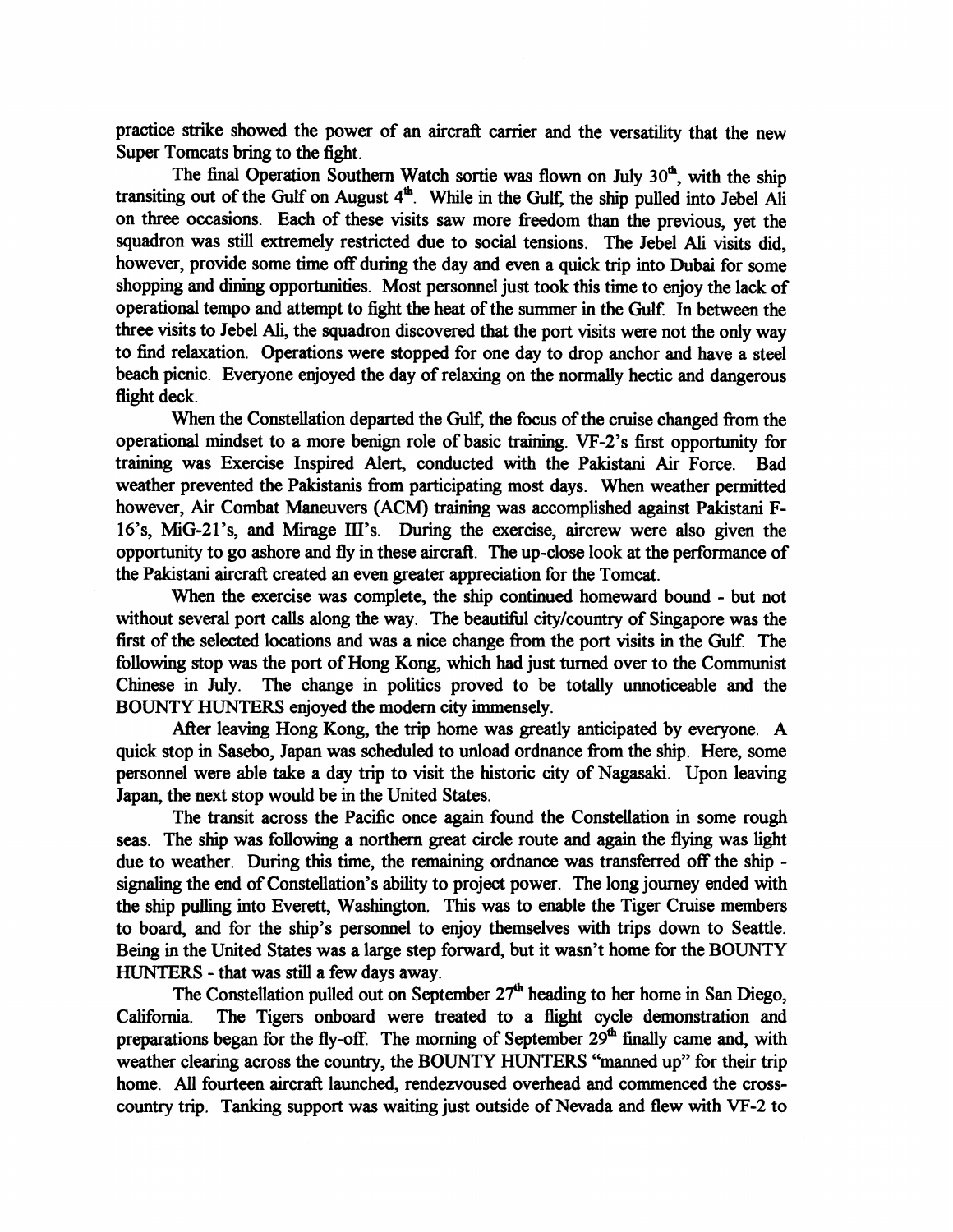Kansas. After "topping off' one last time, the formation headed unescorted toward Virginia Beach. The aircraft then flew in an impressive fourteen jet diamond while passing overhead NAS Oceana. One of the most integral parts of the fly-in, the maintenance personnel, arrived in Oceana the evening of October **1"** after the Constellation had arrived in NAS North Island that morning.

Cruise marked the peak of the Bullets power. VF-2's fourteen Super Tomcats were the most potent group of Strike-Fighters the Navy had ever deployed. This would be the last time the fourteen aircraft would be together, as all F-14 squadrons were downsized to ten jets.

Post-overseas movement found the BOUNTY HUNTERS reacquainting themselves with their families. It was also a time to put the jets through long-term maintenance, while others were given to other F-14D squadrons to help meet their operational requirements.

One final detachment for the year was conducted for **gunnery** practice in Key West, Florida. Here the BOUNTY HUNTERS once again proved that they hadn't lost the edge. The competitions of Grand Slam and High Noon were conducted with most banners retuming with over one hundred hits. In fact, nine of eleven pilots achieved individual 'E's" for excellence in air-to-air **gunnery.** 

The year closed out quietly for VF-2. Being low priority for maintenance support and having most of the aircraft out of reporting status allowed little flying. The year was over and it was time to look forward to building again for the next deployment.

Both operationally and in training, VF-2 proved that 1997 was the "Year of the Bullet." The BOUNTY HUNTERS were awarded the COMNAVAlRPAC Battle Efficiency and Boola-Boola Awards, and the CNO Safety **"S"** Award. A well earned group of awards given to an outstanding strike fighter squadron.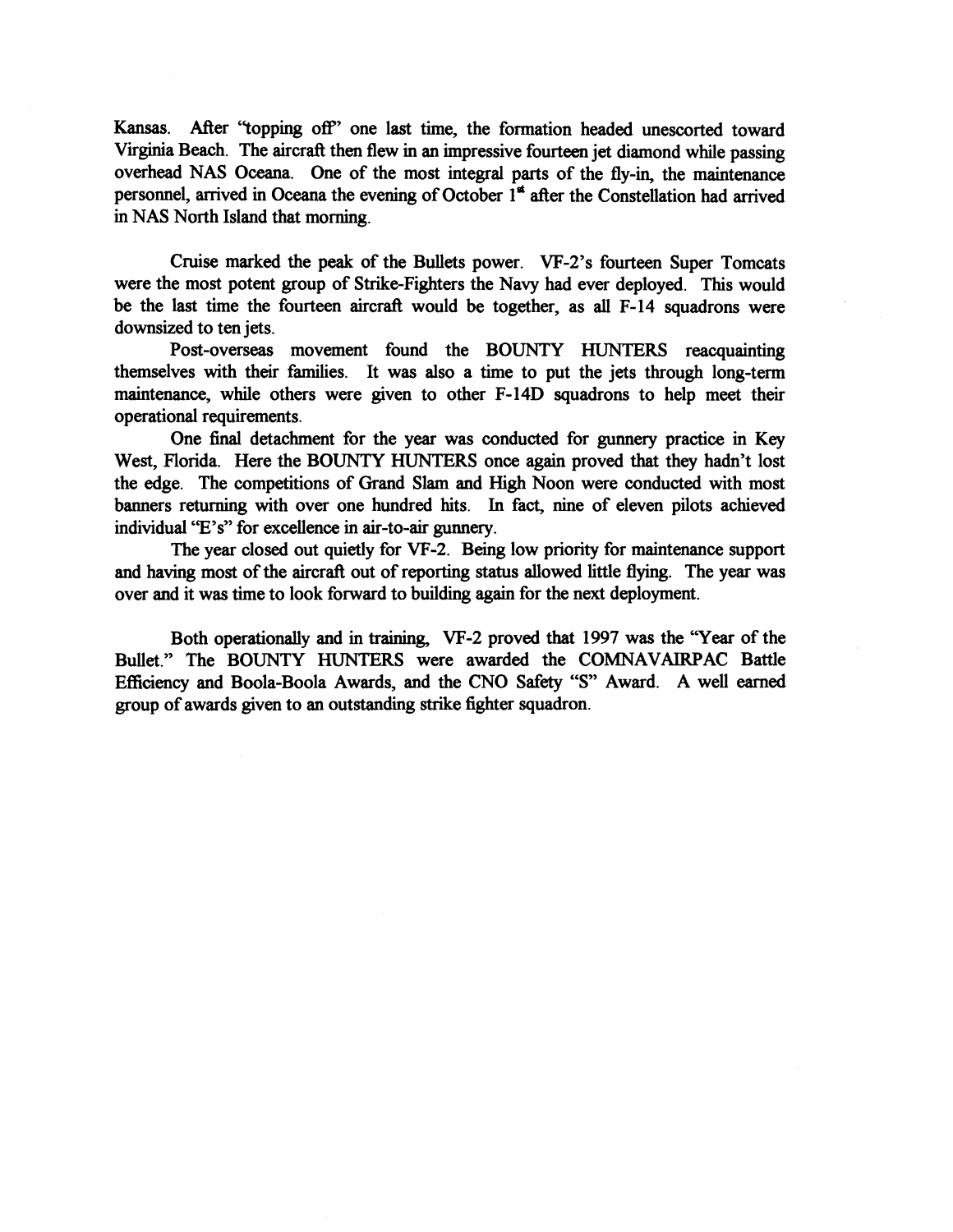

 $DEDPARTMUNTOE, THT-NAV$ - . . , . . . - , -. ,I **<sup>I</sup>** , ,.--: . . - ,,..:.<:'. .. :.. , ,,- .I **r:** - - **P:.:** . **:.\*:-;a-<::** :,.

Ser 00: 005  $5$  Jan 98

ें नही  $1650.$ 

From: To. Commanding Officer. Fighter Squadron TWO Commander, F~ghter **U'lng. U.S. Atlantic Fiecr** 

**Subj: ANNUAL AVIATION AWARDS DATA FOR 1997** 

Ref: (a) **COMFITWINGLANTINST 1650.1K** 

Encl: **c (1)** Fighter Squadron TWO Annual Aviation Awards Data for 1997

1. In accordance with reference (a), the Bounty Hunters take great pride in submitting enclosure (1) for the competitive period 1 January through 31 December 1997

2. The Bounty Hunters enjoyed a record setting your thanks to hard work, dedication, tuctical innovation, and tenacity. In spite of seemingly insurmountable obstacles, from last minute aircraft modifications to enduring the rigors of the Arabian Gulf summer while deployed on a conventional carrier, the "Bullets" persevered in superior fashion. Words cannot advaluately describe the pride I feel in the teamwork and professionalism displayed by my officers and men wer the past year. They truly embody the warrior concept that has 'made this Nation great and that symbolizes Battle Efficiency Award Performance.

.<br>3. I honestly believe that this command performed above and beyond in setting the stage as the firs<sup>,</sup> West Coast deployer to execute a complete set of work-ups and deployment post Homenort Change Exceptionally talented people, doing an outstanding wh, have propelled us to the ten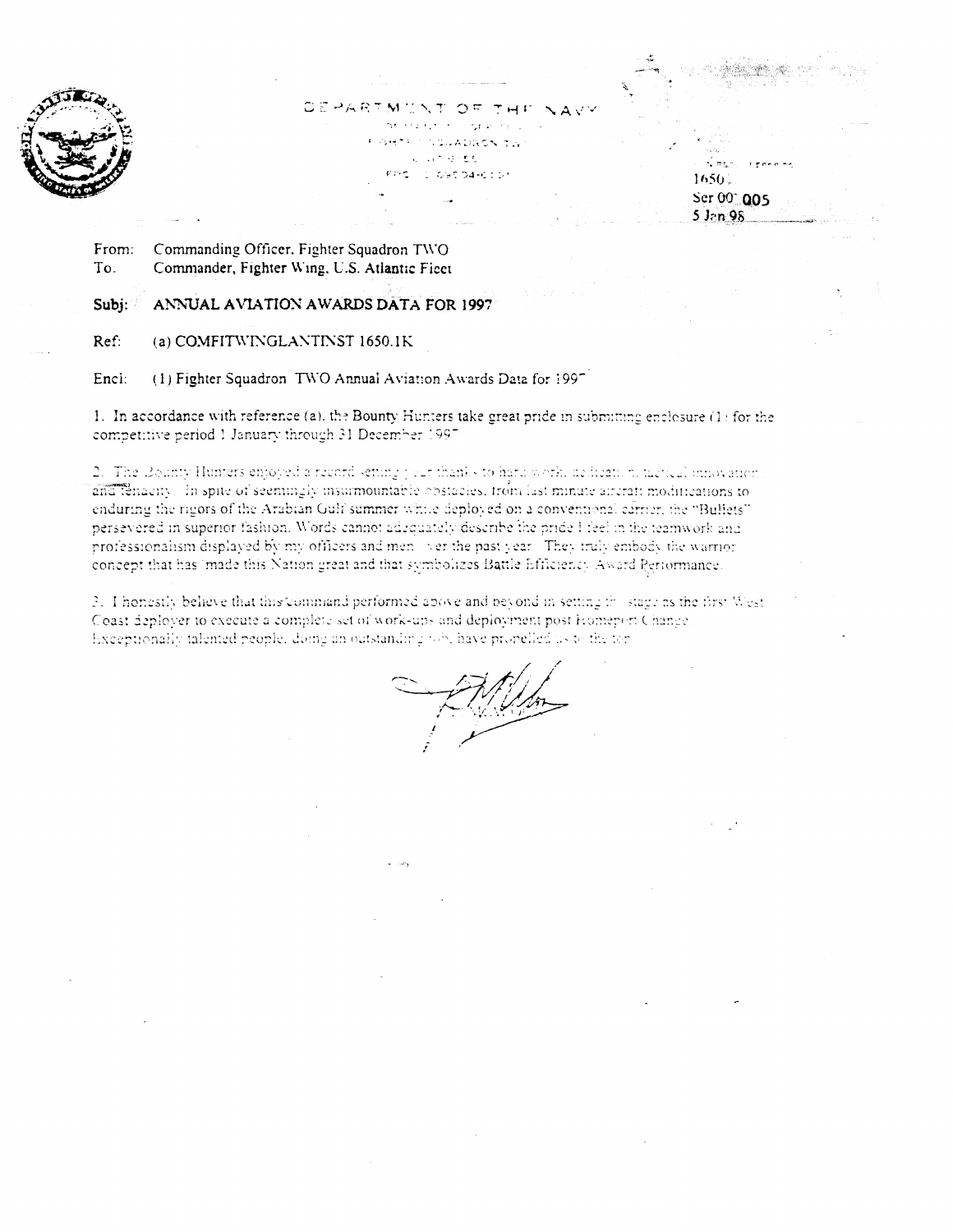## **FIGHTER SQUADRON TWO ANNUAL AVIATION AWARDS DATA FOR 1997**

1. Per reference (a), the following data is submitted:

#### a. OPERATIONS:

- (1) Sorties 2,302 Total, 1,465 Day, 837 Night.
- (2) Hours 4,011.6 Total, 2,867.6 Day, 1,144.0 Night.
- (3) Sorties Embarked 1,580 Total, 875 Day, 705 Night.
- (4) Hours Embarked 2,617.5 Total, 1,649.1 Day, 968.4 Night.
- (5) CV Landings 1,698 Total, 986 Day, 7 12 Night.
- (6) Landing Grades 3.43 1 Overall, 3.441 Day, 3.417 Night.
- (7) Boarding Rate 94.2% Overall, 95.6% Day, 92.1% Night.
- (8) Ordnance Expenditures Air-to-Air 14 Allocated  $/7$  Used.<sup>1</sup>

Air-to-Ground - 316 Allocated/ 304 Used.

Expendables - 45,179 Allocated/ 45,074 Used.

(9) Contributions to weapons system and tactical development.

- Introduced and incorporated the F-14D/NVG/LANTIRN/FAC 'A' concept to OPERATION SOUTHERN WATCH. Performance on "Killer Scout" missions absolutely superb. Proved concept and set the stage for others to follow.
- Introduced and incorporated the F-14D/FAC 'A' as Rescue Mission Commander (RMC) for CSAR in the CJTF-SWA and Fifth Fleet AOR. Flawless execution during two major CSAREX's as well as real world alert operations.
- Key participant in ARABIAN SKIES Theater Ballistic Missile Defense exercise. Bullet aircraft availability and professionalism critical to the success of National Command Authority - level interest program.
- Lead squadron in exercise INSPIRED ALERT multinational operations with Pakistan. Provided ideal "boiler-plate" for follow on exercises.

**Air-to-Air ordnance expenditure fell short of NCEA because one SWATSLANT and five CVW-2 missile firing exercises were canceled for weather and airspace considerations while deployed**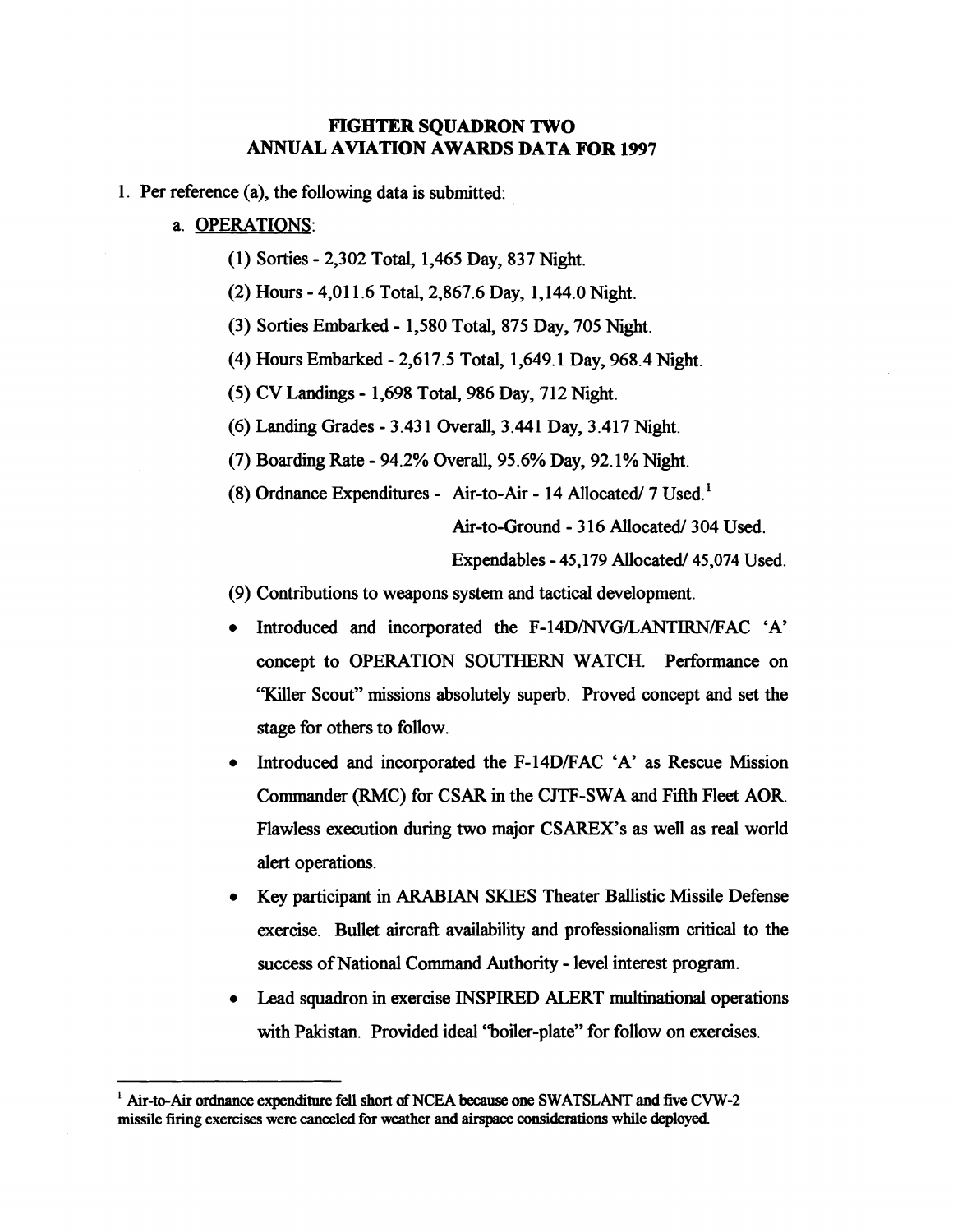- Bullet aircrew filled critical TAD billets on CJTF-SWA staff resulting in seamless integration of CVW-2 assets in joint Operation Southern Watch operations.
- Forefront of Constellation Battle Group **AAW** crossdeck program, lending valuable expertise to surface combatants, vastly improving Battle Space Management.

(10) General contributions to the TOMCAT community:

- First West coast deploying F-14 squadron to complete workupldeployrnent cycle fiom NAS Oceana. Numerous lessons learned provided great benefits to entire community.
- First West coast squadron to deploy with LANTIRN. In spite of minimal assets prior to cruise, performance in Operation Southern Watch eye-watering. VF-2 became the "go-to" unit for the most difficult targets during monthly CJTF-SWA sponsored joint strikes. Immeasurably **enhanced** the F-14 reputation in the joint operational arena of Southern Iraq.
- First West **coast** squadron and first F-14D squadron to deploy with TARPS DI. Through herculean efforts, completed install while on station with no impacts on operational requirements. Successful Digital Imagery after only two flights which became the most highly visible tasking fiom the CJTF-SWA.
- **Multiple articles submitted for official publication** 
	- + 'Why **Miramat?"** Establishment of a Permanent F-14 Detachment as NAS Miramar - submitted to Proceedings.
	- ◆ "Close Air Support" submitted to Approach.
	- ◆ 'LANTIRN and the F-14D" submitted to NSAWC Journal.
	- + "The F-14D and FAC 'A'. . . A Match Made in Heaven" submitted to Proceedings.
	- "Custer's Last Cruise" The Lessons We Haven't Learned On Cruise - submitted to Proceedings.